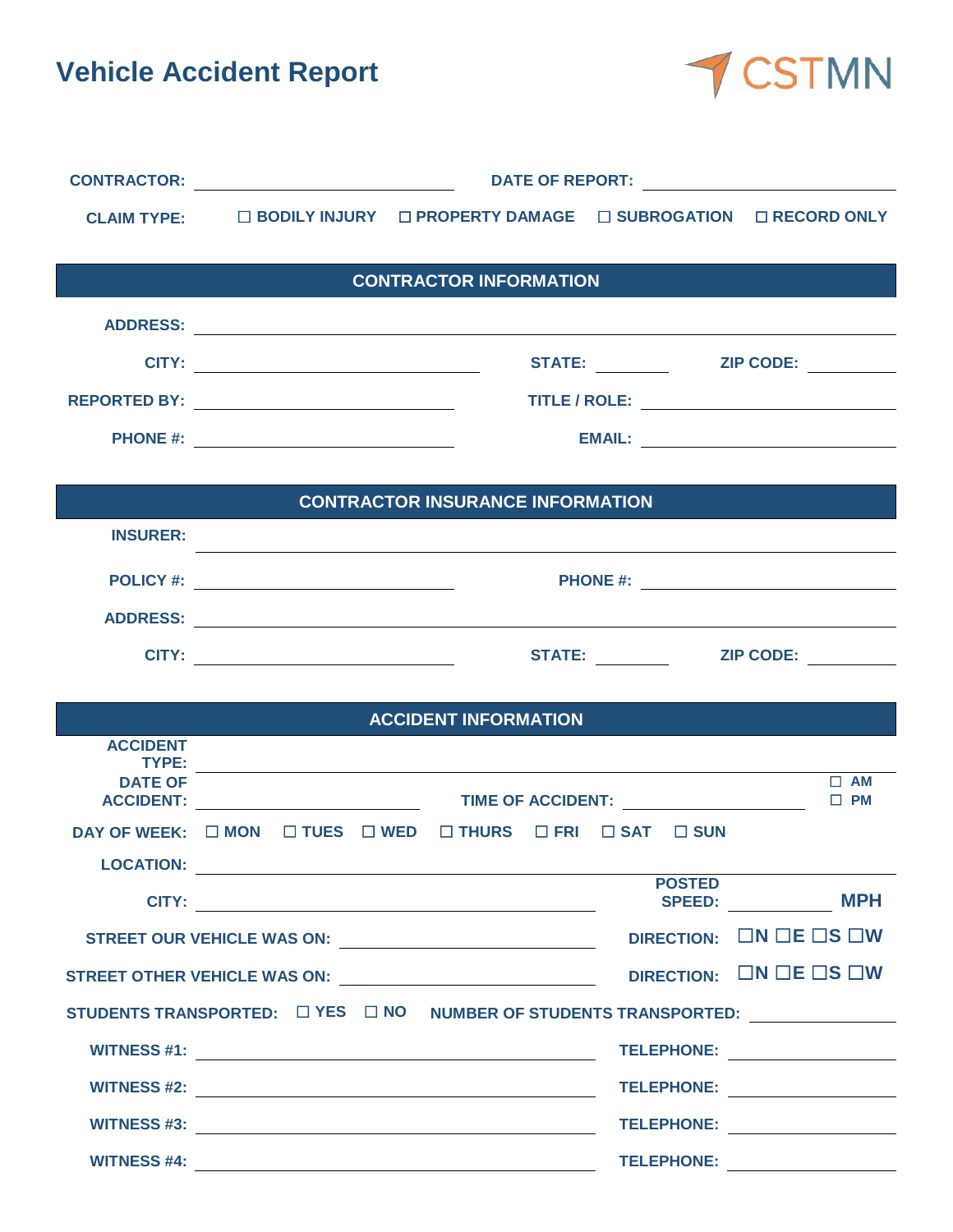### **ACCIDENT INFORMATION**

#### **DRIVER DESCRIPTION OF ACCIDENT**

| <b>WERE THERE ANY FATALITIES:</b>                                             | $\square$ YES $\square$ NO IF YES HOW MANY?                                                                                                                                                                                        |  |
|-------------------------------------------------------------------------------|------------------------------------------------------------------------------------------------------------------------------------------------------------------------------------------------------------------------------------|--|
| ANYONE TRANSPORTED TO THE HOSPITAL: □ YES □ NO IF YES HOW MANY?               |                                                                                                                                                                                                                                    |  |
| <b>DESCRIPTION OF INJURIES:</b>                                               |                                                                                                                                                                                                                                    |  |
|                                                                               |                                                                                                                                                                                                                                    |  |
| WERE ANY VEHICLES TOWED FROM THE SCENE: $\Box$ YES $\Box$ NO IF YES HOW MANY? |                                                                                                                                                                                                                                    |  |
|                                                                               |                                                                                                                                                                                                                                    |  |
| POLICE INVESTIGATION INFORMATION                                              |                                                                                                                                                                                                                                    |  |
| POLICE REPORT FILED: $\Box$ YES $\Box$ NO $\Box$ N/A                          |                                                                                                                                                                                                                                    |  |
| POLICE DEPARTMENT: _________________________                                  |                                                                                                                                                                                                                                    |  |
| WAS ANYONE CITED: $\Box$ YES $\Box$ NO                                        | <b>IF YES WHO:</b> The state of the state of the state of the state of the state of the state of the state of the state of the state of the state of the state of the state of the state of the state of the state of the state of |  |

| WEEATHER/ROAD/LIGHTING/TRAFFIC CONDITIONS INFORMATION                    |  |  |                                   |                                                   |  |  |
|--------------------------------------------------------------------------|--|--|-----------------------------------|---------------------------------------------------|--|--|
| WEATHER CONDITIONS: $\Box$ SNOW $\Box$ RAIN $\Box$ FOG $\Box$ CLEAR/DRY  |  |  |                                   |                                                   |  |  |
| LIGHTING CONDITIONS: $\Box$ DAWN $\Box$ DAYLIGHT $\Box$ DUSK $\Box$ DARK |  |  |                                   |                                                   |  |  |
| ROAD CONDITIONS: $\Box$ DRY $\Box$ WET $\Box$ SNOW                       |  |  | ⊟ ICE                             |                                                   |  |  |
| TRAFFIC CONDITIONS: □ LIGHT □ HEAVY                                      |  |  | <b>TRAFFIC</b><br><b>CONTROL:</b> | $\Box$ STOP SIGN $\Box$ TRAFFIC SIGNAL $\Box$ N/A |  |  |
| <b>MULLI CUAID INLODMATION</b>                                           |  |  |                                   |                                                   |  |  |

### **WHEELCHAIR INFORMATION**

**NUMBER OF WHEELCHAIRS TRANSPORTED: WHEELCHAIR(S) TIED DOWN:** ☐ **YES** ☐ **NO** ☐ **NA**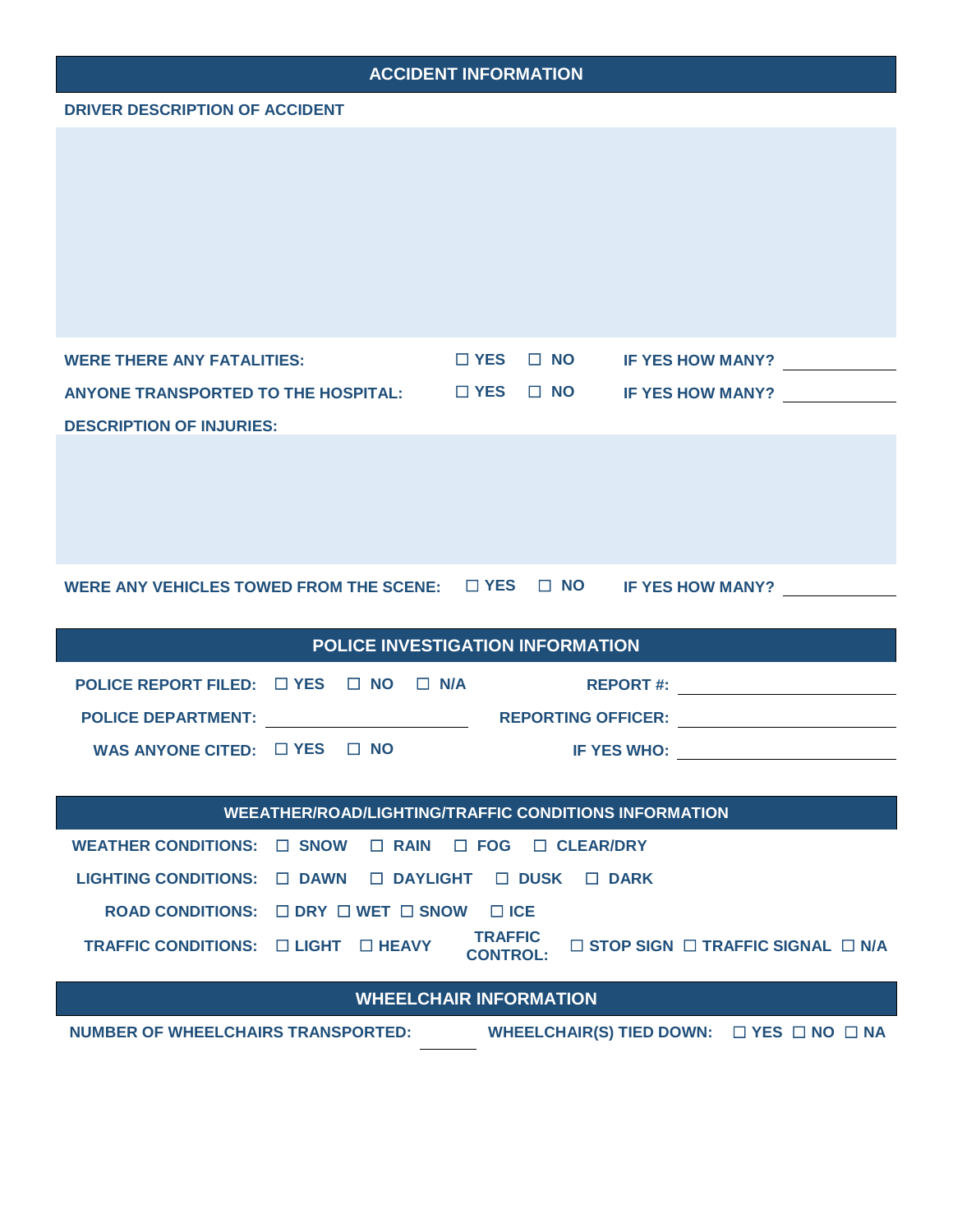| <b>CONTRACTOR DRIVER AND VEHICLE INFORMATION</b> |                                                                                                                                                                     |  |  |  |  |  |
|--------------------------------------------------|---------------------------------------------------------------------------------------------------------------------------------------------------------------------|--|--|--|--|--|
| <b>NAME:</b>                                     | <b>DATE OF HIRE:</b>                                                                                                                                                |  |  |  |  |  |
| <b>START SHIFT:</b>                              | <b>END SHIFT:</b><br><u> 1989 - Johann Barn, mars ann an t-Amhain an t-Amhain an t-Amhain an t-Amhain an t-Amhain an t-Amhain an t-Amh</u>                          |  |  |  |  |  |
| <b>ADDRESS:</b>                                  | <u> 1989 - Andrea Stadt Britain, amerikansk politik (d. 1989)</u>                                                                                                   |  |  |  |  |  |
|                                                  |                                                                                                                                                                     |  |  |  |  |  |
|                                                  | DATE OF BIRTH: __________________________________<br>PHONE NUMBER: The Management of the Management of the Management of the Management of the Management of the Ma |  |  |  |  |  |
|                                                  | DRIVER LICENSE STATE: <u>__________</u><br>DRIVER LICENSE #: ___________________________                                                                            |  |  |  |  |  |
|                                                  | VEHICLE MAKE: ___________________________<br>VEHICLE MODEL:                                                                                                         |  |  |  |  |  |
|                                                  | VEHICLE YEAR: Network and YEHICLE YEAR:                                                                                                                             |  |  |  |  |  |
|                                                  |                                                                                                                                                                     |  |  |  |  |  |
| <b>DESCRIPTION OF DAMAGE:</b>                    |                                                                                                                                                                     |  |  |  |  |  |

|                                                                                                                                                                                                                                |                               |  |  | <b>OTHER DRIVER AND VEHICLE INFORMATION</b>                                      |  |  |
|--------------------------------------------------------------------------------------------------------------------------------------------------------------------------------------------------------------------------------|-------------------------------|--|--|----------------------------------------------------------------------------------|--|--|
| <b>NAME:</b>                                                                                                                                                                                                                   |                               |  |  |                                                                                  |  |  |
| <b>INSURER:</b>                                                                                                                                                                                                                |                               |  |  |                                                                                  |  |  |
| <b>POLICY#:</b>                                                                                                                                                                                                                |                               |  |  | ,我们也不会有什么。""我们的人,我们也不会有什么?""我们的人,我们也不会有什么?""我们的人,我们也不会有什么?""我们的人,我们也不会有什么?""我们的人 |  |  |
|                                                                                                                                                                                                                                |                               |  |  |                                                                                  |  |  |
|                                                                                                                                                                                                                                |                               |  |  | <b>CITY:</b> CITY: STATE: ZIP CODE:                                              |  |  |
| DRIVER LICENSE #: New York State State State State State State State State State State State State State State State State State State State State State State State State State State State State State State State State Sta |                               |  |  | DRIVER LICENSE STATE:                                                            |  |  |
| VEHICLE MAKE: WebState State State State State State State State State State State State State State State State State State State State State State State State State State State State State State State State State State S |                               |  |  |                                                                                  |  |  |
|                                                                                                                                                                                                                                |                               |  |  | VEHICLE YEAR: VEHICLE COLOR:                                                     |  |  |
|                                                                                                                                                                                                                                |                               |  |  | INJURED: □ YES □ NO TRANSPORTED TO HOSPITAL: □ YES □ NO                          |  |  |
|                                                                                                                                                                                                                                | <b>DESCRIPTION OF DAMAGE:</b> |  |  |                                                                                  |  |  |
|                                                                                                                                                                                                                                |                               |  |  |                                                                                  |  |  |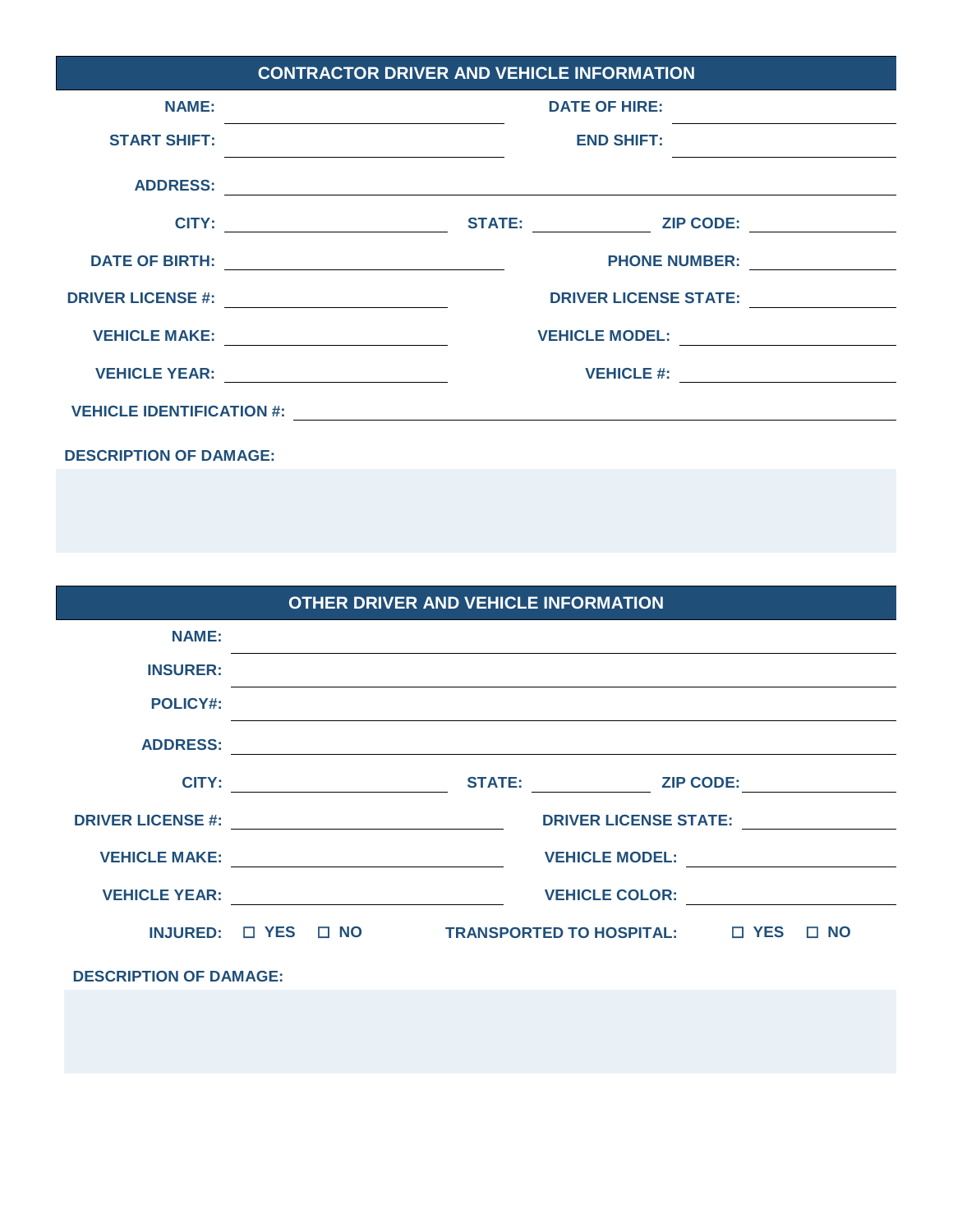| <b>ADDITIONAL DRIVER AND VEHICLE INFORMATION</b> |  |                                                                                                                                                                                                                                |                                             |  |  |
|--------------------------------------------------|--|--------------------------------------------------------------------------------------------------------------------------------------------------------------------------------------------------------------------------------|---------------------------------------------|--|--|
| <b>NAME:</b>                                     |  |                                                                                                                                                                                                                                |                                             |  |  |
| <b>INSURER:</b>                                  |  |                                                                                                                                                                                                                                |                                             |  |  |
| <b>POLICY#:</b>                                  |  |                                                                                                                                                                                                                                |                                             |  |  |
|                                                  |  | ADDRESS: New York Contract the Contract of the Contract of the Contract of the Contract of the Contract of the Contract of the Contract of the Contract of the Contract of the Contract of the Contract of the Contract of the |                                             |  |  |
|                                                  |  | <b>CITY:</b> STATE: ZIP CODE:                                                                                                                                                                                                  |                                             |  |  |
|                                                  |  |                                                                                                                                                                                                                                | DRIVER LICENSE STATE:                       |  |  |
|                                                  |  | <b>VEHICLE MAKE:</b> __________________________________                                                                                                                                                                        | VEHICLE MODEL: <u>___________________</u>   |  |  |
|                                                  |  | VEHICLE YEAR: VEHICLE YEAR:                                                                                                                                                                                                    | VEHICLE COLOR: <u>_____________________</u> |  |  |
|                                                  |  | INJURED: □ YES □ NO TRANSPORTED TO HOSPITAL: □ YES □ NO                                                                                                                                                                        |                                             |  |  |
| <b>DESCRIPTION OF DAMAGE:</b>                    |  |                                                                                                                                                                                                                                |                                             |  |  |
|                                                  |  |                                                                                                                                                                                                                                |                                             |  |  |

| <b>ADDITIONAL DRIVER AND VEHICLE INFORMATION</b>                                                                                                                                                                               |  |  |  |                                                                                                                                                                                                                               |  |  |
|--------------------------------------------------------------------------------------------------------------------------------------------------------------------------------------------------------------------------------|--|--|--|-------------------------------------------------------------------------------------------------------------------------------------------------------------------------------------------------------------------------------|--|--|
| <b>NAME:</b>                                                                                                                                                                                                                   |  |  |  |                                                                                                                                                                                                                               |  |  |
| <b>INSURER:</b>                                                                                                                                                                                                                |  |  |  |                                                                                                                                                                                                                               |  |  |
| <b>POLICY#:</b>                                                                                                                                                                                                                |  |  |  |                                                                                                                                                                                                                               |  |  |
| <b>ADDRESS:</b>                                                                                                                                                                                                                |  |  |  |                                                                                                                                                                                                                               |  |  |
|                                                                                                                                                                                                                                |  |  |  | <b>CITY:</b> STATE: ZIP CODE:                                                                                                                                                                                                 |  |  |
| DRIVER LICENSE #: New York 2014 1999 1999                                                                                                                                                                                      |  |  |  | DRIVER LICENSE STATE: Production of the state of the state of the state of the state of the state of the state of the state of the state of the state of the state of the state of the state of the state of the state of the |  |  |
| VEHICLE MAKE: NAKE: NAKE: NAME AND A SERIES OF STREET AND A SERIES OF STREET AND A SERIES OF STREET AND A SERIES OF STREET AND A SERIES OF STREET AND A SERIES OF STREET AND A SERIES OF STREET AND A SERIES OF STREET AND A S |  |  |  | VEHICLE MODEL: <u>________________</u>                                                                                                                                                                                        |  |  |
| <b>VEHICLE YEAR:</b>                                                                                                                                                                                                           |  |  |  | VEHICLE COLOR: <u>________________</u>                                                                                                                                                                                        |  |  |
|                                                                                                                                                                                                                                |  |  |  | INJURED: □ YES □ NO TRANSPORTED TO HOSPITAL: □ YES □ NO                                                                                                                                                                       |  |  |
| <b>DESCRIPTION OF DAMAGE:</b>                                                                                                                                                                                                  |  |  |  |                                                                                                                                                                                                                               |  |  |
|                                                                                                                                                                                                                                |  |  |  |                                                                                                                                                                                                                               |  |  |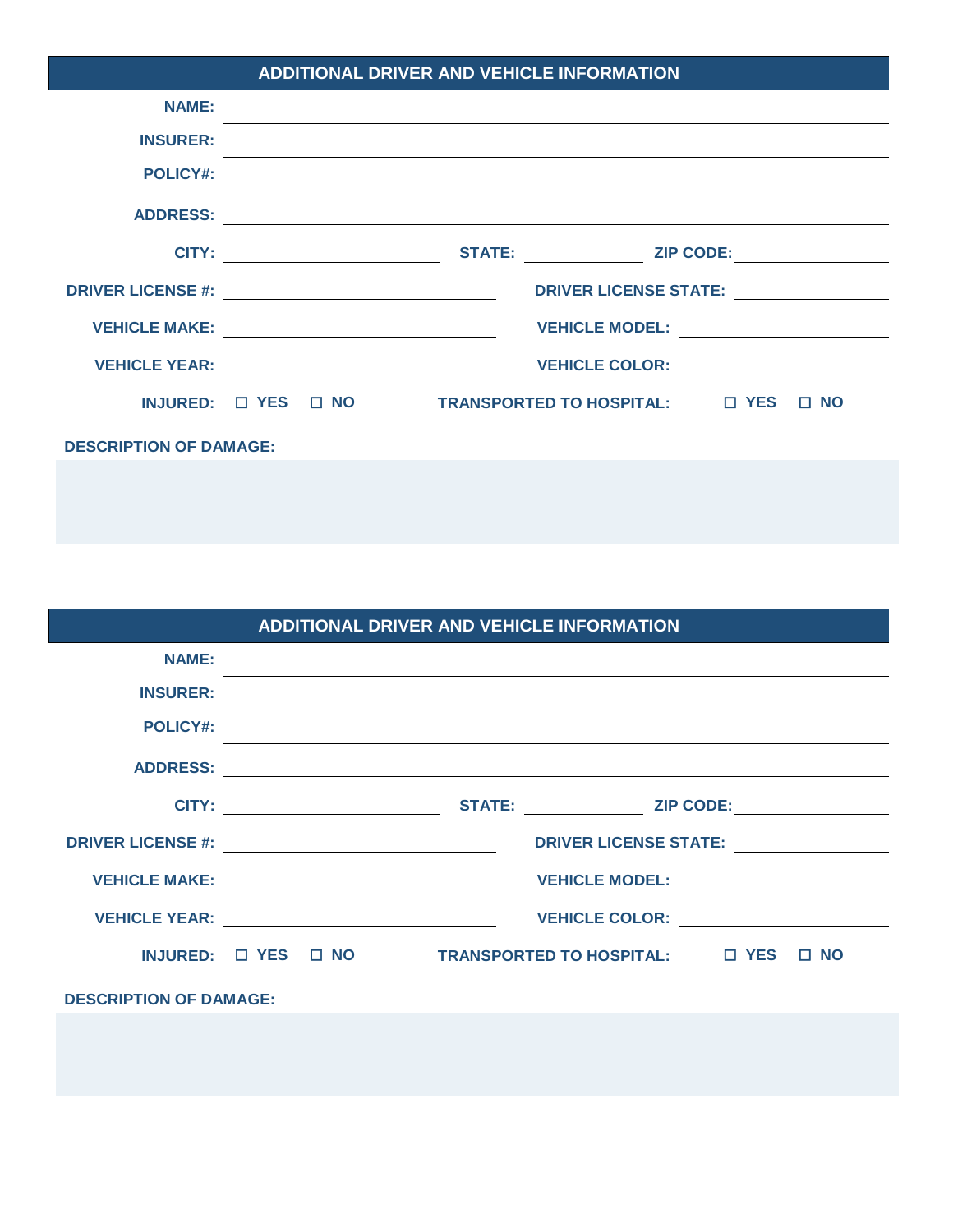## **BUS SEATING CHART**

| <b>DRIVER COMPARTMENT</b> |     |                |  |  |  |  |
|---------------------------|-----|----------------|--|--|--|--|
| 1A                        | 1B  | 1C             |  |  |  |  |
| 3A                        | 3B  | 3C             |  |  |  |  |
| 5A                        | 5B  | 5C             |  |  |  |  |
| <b>7A</b>                 | 7B  | 7 <sup>C</sup> |  |  |  |  |
| <b>9A</b>                 | 9B  | 9 <sup>C</sup> |  |  |  |  |
| 11A                       | 11B | 11C            |  |  |  |  |
| 13A                       | 13B | 13C            |  |  |  |  |
| 15A                       | 15B | 15C            |  |  |  |  |
| 17A                       | 17B | <b>17C</b>     |  |  |  |  |
| 19A                       | 19B | <b>19C</b>     |  |  |  |  |
| 21A                       | 21B | <b>21C</b>     |  |  |  |  |
| 23A                       | 23B | <b>23C</b>     |  |  |  |  |
| 25A                       | 25B | 25C            |  |  |  |  |

 $\vert$ 

|                  | <b>DRIVER COMPARTMENT</b> |            |                     |            | <b>STEP WELL</b> | <b>SERVICE</b><br>DOOR |
|------------------|---------------------------|------------|---------------------|------------|------------------|------------------------|
| 1A               | 1B                        | 1C         |                     | 2C         | 2B               | 2A                     |
| 3A               | 3B                        | 3C         |                     | 4C         | 4B               | 4A                     |
| 5A               | 5B                        | 5C         |                     | 6C         | 6B               | 6A                     |
| 7A               | 7B                        | 7C         |                     | 8C         | 8B               | <b>8A</b>              |
| <b>9A</b>        | <b>9B</b>                 | 9C         |                     | 10C        | 10B              | 10A                    |
| 11A              | 11B                       | 11C        | <b>CENTER AISLE</b> | 12C        | 12B              | 12A                    |
| 13A              | 13B                       | 13C        |                     | <b>14C</b> | 14B              | 14A                    |
| 15A              | 15B                       | 15C        |                     | <b>16C</b> | 16B              | 16A                    |
| 17A              | 17B                       | <b>17C</b> |                     | <b>18C</b> | 18B              | <b>18A</b>             |
| <b>19A</b>       | 19B                       | 19C        |                     | 20C        | 20B              | 20A                    |
| $\overline{21A}$ | 21B                       | 21C        |                     | <b>22C</b> | 22B              | 22A                    |
| 23A              | 23B                       | 23C        |                     | <b>24C</b> | 24B              | <b>24A</b>             |
| 25A              | 25B                       | 25C        |                     | <b>26C</b> | 26B              | <b>26A</b>             |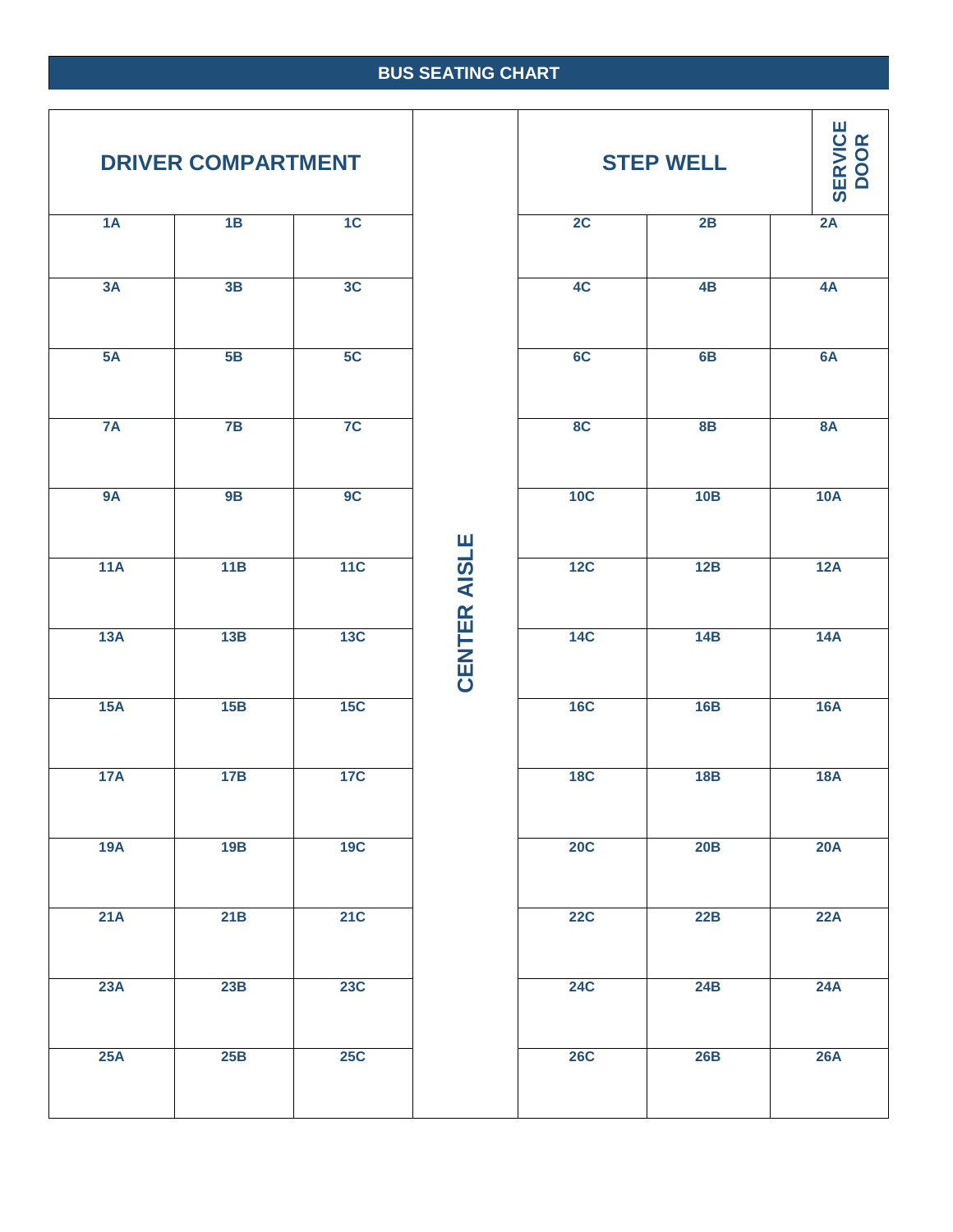# **5 Passenger Van**

| <b>Driver</b> |   | <b>Front Pass</b> |
|---------------|---|-------------------|
|               |   | $\mathbf{2}$      |
| 3             | л | 5                 |

# **10 Passenger Van**

| <b>Driver</b>  |              |                 | <b>Front Pass</b> |
|----------------|--------------|-----------------|-------------------|
| 1              | $\mathbf{2}$ | 3               |                   |
| 4              | 5            | $6\phantom{1}6$ |                   |
| $\overline{7}$ | 8            | 9               | 10                |